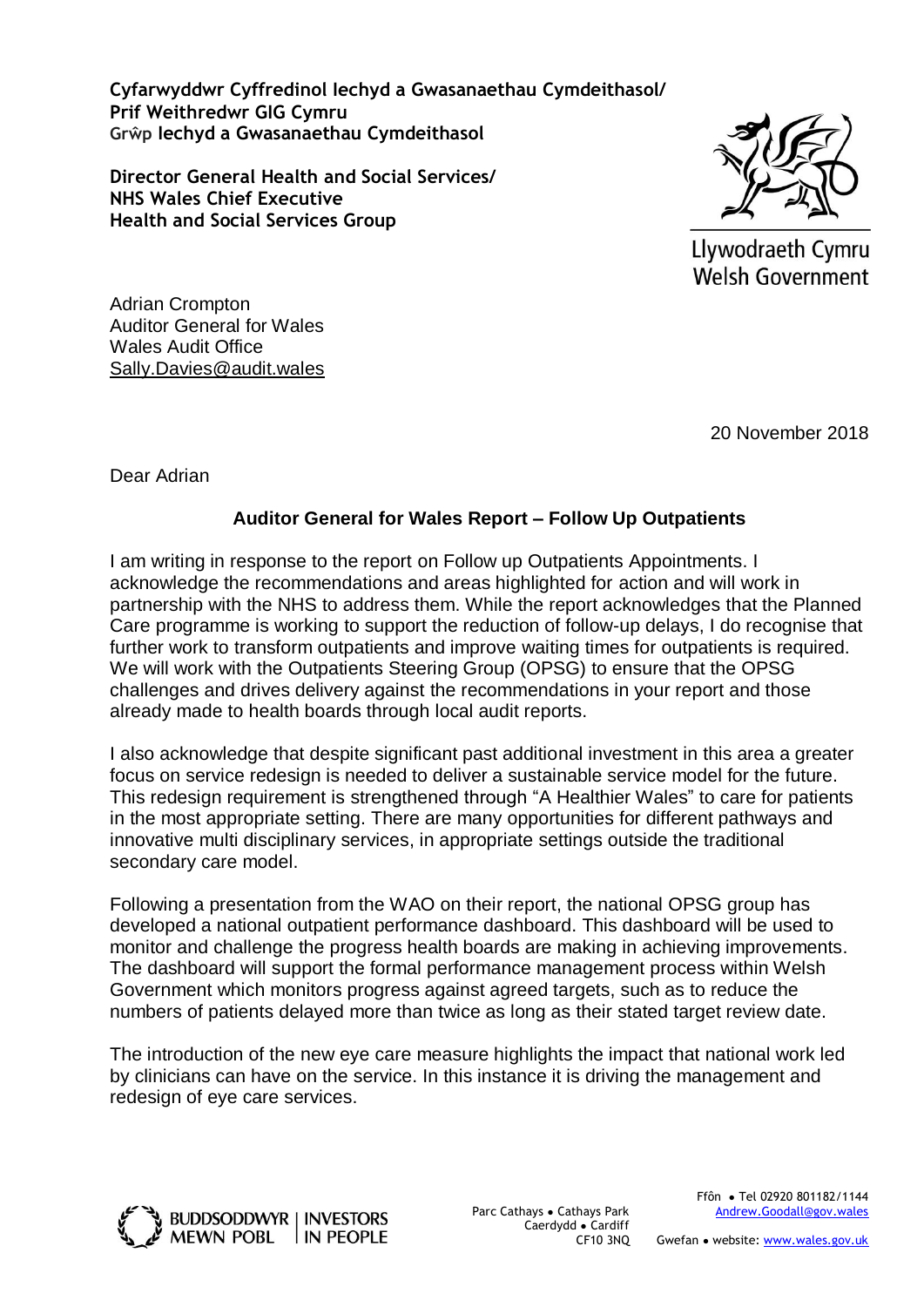I can confirm that we accept all the recommendations in the report, and I will now respond to each one in turn.

## **Recommendation 1**

**Set a clear ambition** – set a clear target and timeframe to reduce the number of patients delayed twice as long as they should be waiting (i.e. 100% delays).

## **Recommendation – accepted**

I have asked the OPSG to make recommendations to Welsh Government for a national target and timeframe for the reduction of the number of patients delayed twice as long as they should. Welsh Government will consider their advice before deciding on the actual target.

## **Recommendation 2**

**Strengthen the national delivery structure** – adapt the Planned Care Programme Board and its underpinning structure to ensure it is delivering improvements that materially improve follow-up outpatient performance and drive the development of transformed service models and pathways that are efficient and meet expected growth in demand. In doing so, the Welsh Government should ensure:

- Membership of the Planned Care Programme Board and its supporting groups is appropriate;
- The lines of accountability for delivery of improvement actions at national and health board level are clear and work as required;
- There is sufficient capacity to lead change between meetings of the various groups, which should include consideration of the frequency of meetings, the use of task and finish groups between meetings, and the capacity of members to lead improvements between meetings;
- Ensure informatics is integral to the solution. NWIS needs to be a key stakeholder in procuring, developing and project managing solutions to improve outpatient services and new models of care. The service should be a key member of the Planned Care Programme Board. Where technological solutions are required, procurement rather than development may achieve better scalability and pace of delivery.

## **Recommendation - accepted**

Membership and accountability of the programme is regularly reviewed. The next review of the programme role and function will form part of the "A Healthier Wales" recommendation looking at the role of programme boards and networks.

The review (due in early 2019) will also consider other aspects of this recommendation around resources and the role of digital support which is another key area of focus in the A Healthier Wales.

## **Recommendation 3**

**Develop a clear plan to support national level service developments** – set out a clear plan of action needed at a national level to accelerate the scale and pace of outpatient transformation through the Planned Care Programme Board structure, which is costed and resourced, and makes maximum use of available technologies.

## **Recommendation - accepted**

This will form part of the review of the role of national programmes and the linkage with the national transformation programme and fund, as covered in the response to recommendation two.

The OPSG are also in the process of developing an action plan that will accelerate a number of key actions to support the transformation required.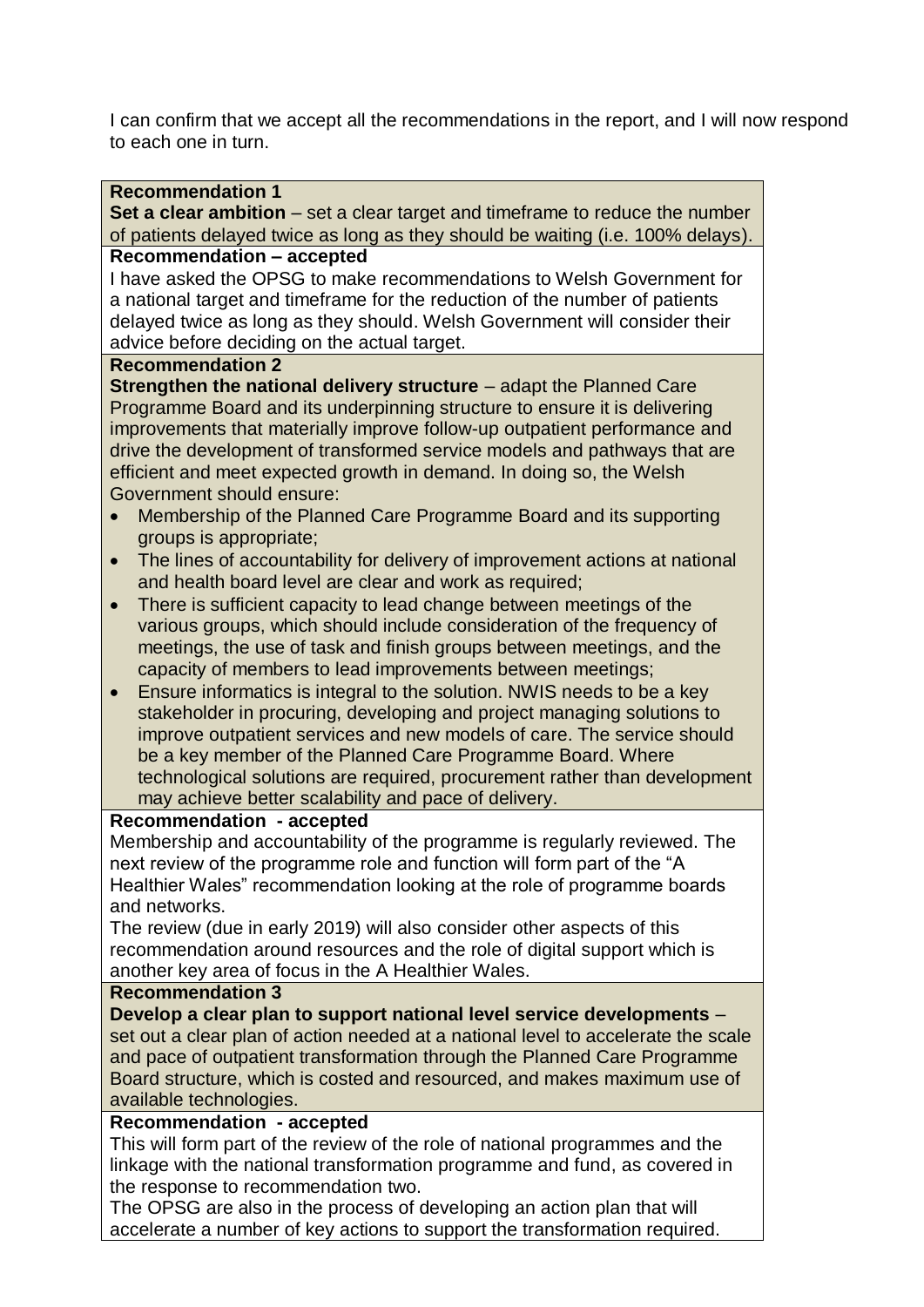## **Recommendation 4**

**Plan sustainable services** – ensure there are clear plans to improve followup performance and modernise outpatient services within health board Integrated Medium Term Plans (IMTP) and annual plans and we will revisit the detail of each organisations plans and commitments.

## **Recommendation – accepted**

The need to improve follow-up performance and modernise outpatient services has been identified as a priority within the planning framework. I expect this to be fully addressed within health board Integrated Medium Term Plans (IMTP) and annual plans.

## **Recommendation 5**

**Align the priorities of the national resources** – to maximise the impact of the national resources available to support improvement, such as the Delivery Unit, ensure that their programmes of work are aligned to support the transformation of outpatient services and reductions in follow-up delays. The national resources will include but not be limited to NHS Wales Informatics Services, the Delivery Unit, and the 1,000 lives team.

## **Recommendation – accepted**

As part of the A Healthier Wales plan, work is in train to create a National Executive Function which will strengthen the national approach in key areas, including the transformation of the outpatient service. Whilst this is underway, my officials are aligning priorities across the support functions to ensure better alignment of the work of the Delivery Unit, NWIS and 1,000 Lives.

## **Recommendation 6**

**Strengthen and focus performance accountability** – build on the developing focus at Quality and Delivery meetings with health boards, by strengthening the focus on holding health boards to account for delivering improvements to reduce follow-up outpatient waiting lists in the short, medium and long-term.

## **Recommendation – accepted**

The outpatient dashboard described in our response to recommendation one will be formally used as part of the Welsh Government's accountability arrangements with health boards to ensure they achieve the required improvements and the appropriate redesign of services.

The national OPSG will be used to add additional challenge but and to support the sharing of good practice and national adoption where possible of evidence service redesign.

## **Recommendation 7**

**Strengthen clinical accountability** – raise awareness amongst health board Medical Directors of their professional roles and responsibilities in driving through the required clinical changes and adherence to national follow-up outpatient guidance.

# **Recommendation – accepted**

Through the Chief Medical Officers national group, NHS medical directors will be tasked with ensuring that local clinical leadership is fully engaged in the national OPSG as well as local outpatient improvement arrangements. This will accelerate and support the required drive in system changes. The clinical leads within the national planned care groups and the national planned care clinical lead will play an important role in providing visible clinical leadership.